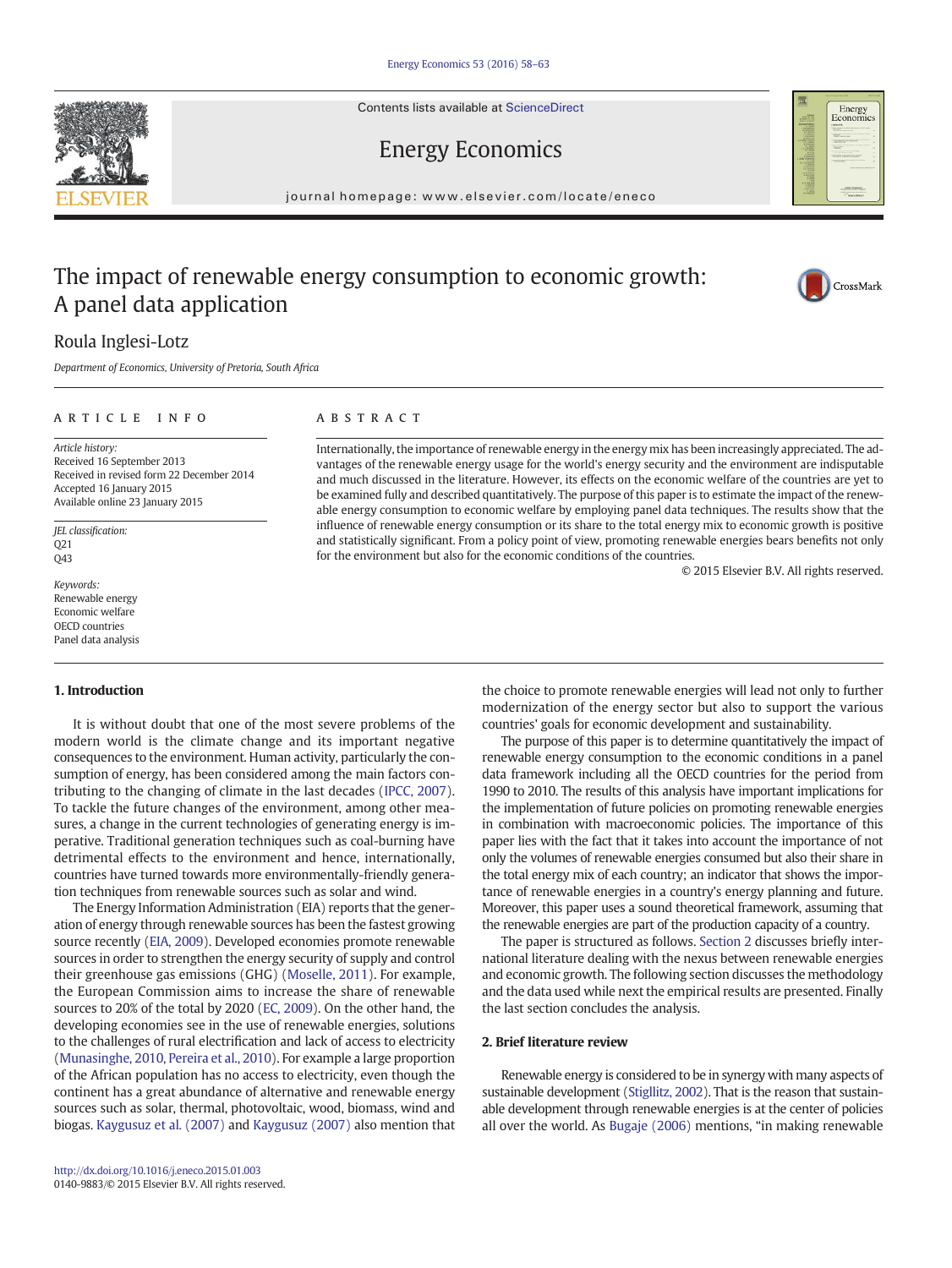energy consumption sustainable and acceptable to other socioeconomic parameters of development, the following must be considered:

- Sustainability of the environment through appropriate resource management;
- Economic sustainability through infrastructure and service development that keeps affordability firmly to the front because of the disadvantaged rural populations;
- Social sustainability through ensuring that the poor benefit, and that women's incomes and concerns, legal rights for all, and children's rights are all appreciated and supported;
- Administrative sustainability through ensuring that there is administrative capacity for program implementation and this will be maintained or increased over time."

A number of studies have been conducted showing the importance of renewable energies globally with regard to their relationship to the countries' economic conditions. For instance, [Sadorsky \(2009\)](#page--1-0) concluded that there is a positive relationship between real per capita income and per capita renewable energy consumption. This result is confirmed by [Apergis and Payne \(2010\)](#page--1-0) who examined the same relationship for the OECD countries in a panel data context. [Frondel et al. \(2010\)](#page--1-0) focused on the implications of the renewable energy usage to job creation and effective market operations in Germany. [Sari and Soytas \(2004\)](#page--1-0) by carrying out a decomposition exercise concluded that waste, hydraulic power and wood consumption explain approximately 31.5% of the variation in real GDP for Turkey. More recently, [Tugcu et al. \(2012\)](#page--1-0) examined the renewable and non-renewable energy linkages with economic growth in G7 countries. Their findings showed not only that renewable energy is a contributing factor to economic growth but also that a production function is effective in explaining the relationship. Also, [Menegaki \(2011\)](#page--1-0) examining the same question for the European countries, found that in the long-run a 1% increase in the share of renewable energy to the total energy mix will increase GDP  $hv$  4.4%

Although the relationship has been discussed in the literature already but not extensively, this paper learns from others and combines their strong points in the analysis. The theoretical framework followed was derived by [Fang \(2011\)](#page--1-0) and justified by [Tugcu et al. \(2012\)](#page--1-0). A Cobb-Douglas [\(Cobb and Douglas, 1928\)](#page--1-0) production function is used where the technological level of the countries is proxied by the total expenditures for Research and Development (R&D). Also, two different variables representing the countries' economic conditions are utilized for robustness purposes, as in [Fang \(2011\)](#page--1-0): Gross Domestic Product (GDP) and GDP per capita. To ensure the robustness of the results and to answer some policy questions, two variables are used to represent renewable energy: the total renewable energy consumption and the share of renewable energy consumption to overall energy consumption of the countries, as in [Fang \(2011\)](#page--1-0).

The panel cointegration technique proposed by [Pedroni \(1999,](#page--1-0) [2004\)](#page--1-0) and employed in [Apergis and Payne \(2010\)](#page--1-0) is also used here. With regard to the data, [Apergis and Payne \(2010\)](#page--1-0) include only 20 OECD economies while this paper aims at using data of at least 30 of the OECD economies depending on data availability. The time period here spans from 1990 up to 2010, while [Apergis and Payne \(2010\)](#page--1-0) include data only until 2005. The analysis blends the rational and methodology of [Fang \(2011\)](#page--1-0) and [Apergis and Payne \(2010\).](#page--1-0) [Fang \(2011\)](#page--1-0) looked at the influence of renewable energy consumption and its share to various macroeconomic indicators such as Gross Domestic Product (GDP) and GDP per capita in China; while [Apergis and Payne \(2010\)](#page--1-0) investigated the relationship for 20 OECD economies. This paper adopts the theoretical framework of [Fang \(2011\)](#page--1-0) that examines the hypothesis within a Cobb–Douglas production function and the econometric methodology employed in [Apergis and Payne \(2010\).](#page--1-0)

#### 3. Methodology

#### 3.1. Theoretical model

The theoretical basis of this focus area lies with the fundamental economics of production as it was used by [Fang \(2011\)](#page--1-0) in his effort to evaluate the influence of renewable energy consumption to the Chinese economy. In his empirical work followed here, in order to represent a relationship between inputs and output, a Cobb–Douglas functional form is used. This general function has the form of Cobb-Douglas production function ([Cobb and Douglas, 1928](#page--1-0)):

$$
Q = AL^{\alpha} K^{\beta} \tag{1}
$$

where Q is the monetary value of production; L is the labor input; K is the capital input, A is the total factor productivity and  $\alpha$  and  $\beta$  are the elasticities of labor and capital respectively.

Although the labor and capital variables can be easily quantifiable as the number of employed people in the country and gross fixed capital formation respectively, the technological change can be represented by various variables. Following [Fang \(2011\),](#page--1-0) in this exercise the R&D expenditure is used as a proxy to technological changes. Following [Fang](#page--1-0) [\(2011\)](#page--1-0), two variables will represent the possible influence of renewable energy consumption to economic growth: total consumption of renewable energy and share of renewable consumption to the energy mix. Thus, the final Cobb–Douglas function to be estimated will be as follows in its natural logarithm form (denoted by the small letters):

$$
gdp (or gdppc) = \alpha_0 + \alpha_1 trc (or src) + \alpha_2 cap + \alpha_3 empl + \alpha_4 r.d + \mu
$$
\n(2)

where gdp is the Gross Domestic Product and gdppc is the Gross Domestic Product per capita; trc is the total renewable energy consumption; src is the share of renewable energy consumption to total energy consumption; cap is the gross capital formation; empl is the number of employees; r\_d is the R&D expenditure of each country and  $\alpha_0...\alpha_4$  are the unknown parameters to be estimated while μ is an error term.

#### 3.2. Econometric methodology

The above theoretical model will be estimated using panel data techniques. Firstly, unit root tests will be used to confirm formally whether the variables are stationary or not. A number of unit root tests were considered but most test for a common root among the series. The chosen test was the one proposed by [Im et al. \(2003\)](#page--1-0) that tests for unit roots allowing heterogeneous autoregressive coefficients. The equation used to test for unit roots is:

$$
y_{it} = \rho_i y_{i(t-1)} + \delta X_{it} + \varepsilon_{it}
$$
\n(3)

where  $i = 1,...N$  for each country;  $t = 1,...T$  is the time period;  $X_{it}$  is the symbol for the combination of all the exogenous variables in the model (fixed effects or time trend also included);  $\rho_i$  represents the autoregressive coefficients and finally  $\varepsilon_{it}$  is the error term. As explained in detail in [Apergis and Payne \(2010\)](#page--1-0), [Im et al. \(2003\)](#page--1-0) allows for different orders of serial correlation and follows the typical augmented Dickey Fuller (ADF) in average:

$$
\varepsilon_{it} = \sum_{j=1}^{p=1} \varphi_{ij} \varepsilon_{it-j} + u_{it}.
$$
 (4)

If Eq. (4) is substituted into Eq. (3):

$$
y_{it} = \rho_i y_{it-1} + \sum_{j=1}^{p=1} \phi_{ij} \epsilon_{it-j} + \delta_i X_{it} + u_{it} \tag{5}
$$

where ρi shows the number of lags in the ADF regression.